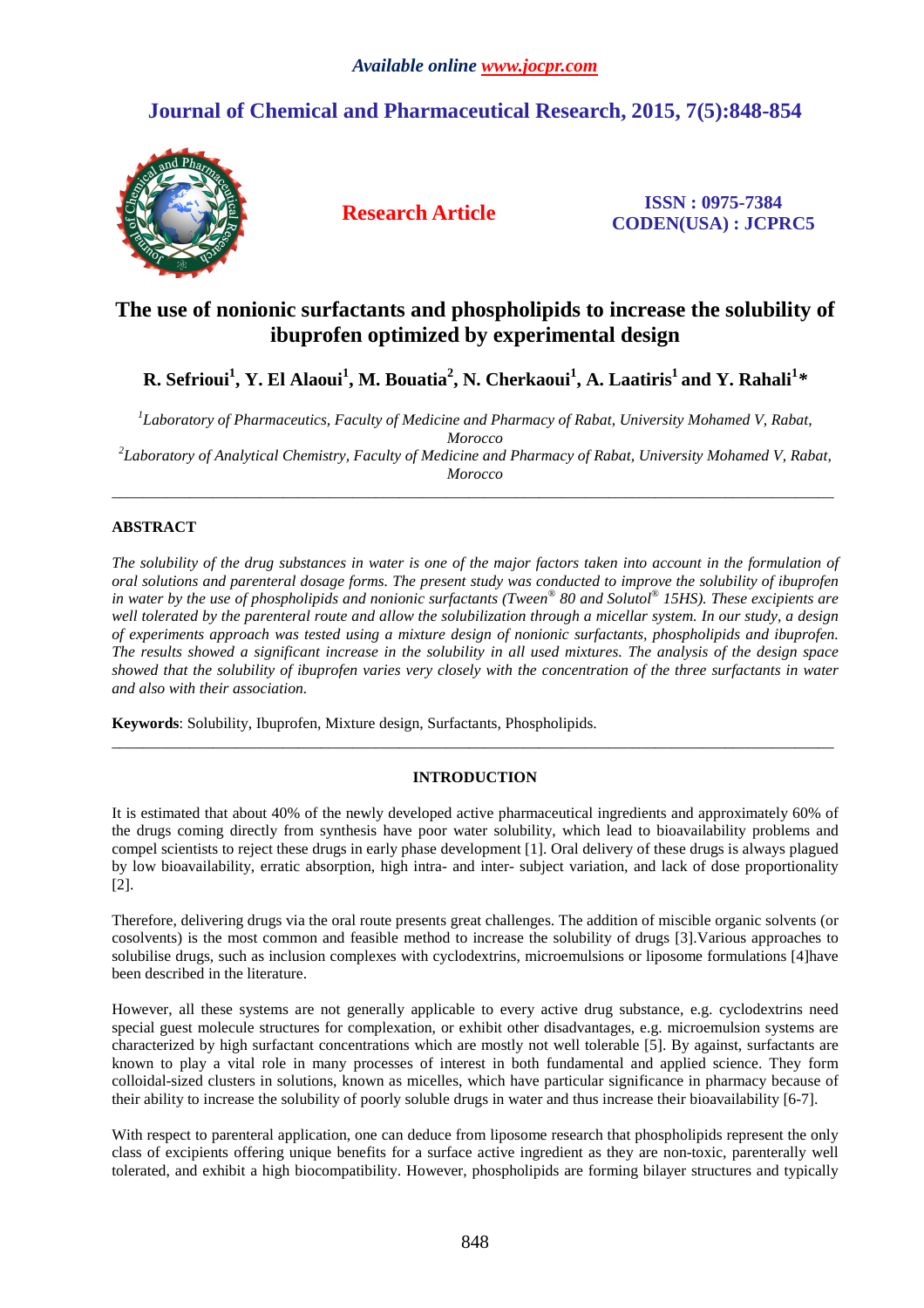not micelles which could be used to solubilize a water-insoluble drug. Under specific conditions, phospholipids and phospholipid derivatives do form mixed micelles instead of vesicles when being combined with suitable hydrophilic surfactants [8-9].

*\_\_\_\_\_\_\_\_\_\_\_\_\_\_\_\_\_\_\_\_\_\_\_\_\_\_\_\_\_\_\_\_\_\_\_\_\_\_\_\_\_\_\_\_\_\_\_\_\_\_\_\_\_\_\_\_\_\_\_\_\_\_\_\_\_\_\_\_\_\_\_\_\_\_\_\_\_\_*

Mixed micelles present a convenient drug delivery system as they are thermodynamically stable (in comparison to liposomes), nano-sized vehicles with sizes of usually 5–60 nm [10-11]. Mixed micelles can be produced by combining natural phospholipids with specific surfactants. In a classical mixed micelles system, the phospholipid serves as a water insoluble but swellable amphiphilic component next to a water soluble surfactant [12]. Although it is possible for phospholipids to form mixed micelles, only one mixed micellar system has found its way to the pharmaceutical drug market: In Konakion® MM unsaturated phosphatidylcholine (lecithin) is mixed with glycocholic acid (sodium salt) representing the classical mixed micelle system composed of lecithin/bile salt.As concern the surfactants, Macrogol 15 Hydroxystearate (Solutol® 15HS) and polysorbate (Tween® 80) are two commonly used nonionic surfactants. Each of them has got pharmaceutical and medicinal values. For instance, Solutol® 15HS is widely used as formulation stabilizer and also an excellent solubilizer for parenteral use. The same is true for Tween<sup>®</sup> 80. It promotes solubilization of water insoluble drugs besides improving formulation stability.

In this work, we tried to increase the solubility of ibuprofen in water using surfactants and phospholipids. Ibuprofen was given preferences as it has gained the utmost popularity as an analgesic and antipyretic agent. According in the European Pharmacopoeia, Ibuprofen is convenient water-insoluble, Ibuprofen is low solubility and high permeability[13].However, in the formulation of liquid dosage forms, its solubility should be increased because of the volume limitations of the formulations. For this purpose, a mixture of nonionic surfactants and phospholipids are combined with ibuprofen using experimental design approach that is effective to identify optimal concentrations of actives and excipients [14-15].

The purpose of this study is to evaluate the utility of a mixture design to determine the optimum composition for obtaining a significant increase in the solubility of ibuprofen in water[16-28].

# **EXPERIMENTAL SECTION**

# **Instruments and Reagents**

The sample of Ibuprofen  $(C_{13}H_{18}O_2)$  was obtained as a donation from Pharma 5 Pharmaceutical Company (Morocco). Nonionic surfactants Solutol® HS 15 (mixture of free polyethylene glycol 660 and 12-hydroxystearate of polyethylene glycol 660) was purchased from BASF (Ludwigshafen, Germany) and Tween® 80 (polysorbate 80) from Merck (Germany). Lipoid® S75, a fat free soybean phospholipid for parental application with 70% phosphatidylcholine was a donation from Lipoid GmbH (Ludwigshafen, Germany).Has noted that all solutions are prepared with water freshly distilled and filtered.

In order to determine the maximum amount of ibuprofen which can be solubilized by the mixtures of surfactants and phospholipids, absorbance measurements were carried out using UV/visible spectrophotometer (Shimadzu UV 2450; Japan).For size control in dispersion, a dynamic light scattering (DLS) by Zetasizer 3000HS (Malvern Instruments, France) was used.

# **Experimental design**

To define the formulation space for the ibuprofen mixtures, we tested an experimental design by using software *Design-Expert®* that is a statistical tool that enables calculation for factorial designs and drawing graphs for design evaluation. To make this experimental design, we used a constant concentration of ibuprofen at 1% w/w in all experiences.

In this article, a D-optimal experimental design (mixture design) was selected to evaluate and model the effects of surfactants and phospholipids on enhancing solubility of ibuprofen in water. This provides maximum information from a limited number of experiments. The studied factors were: the amounts of Lipoid®  $S75(X1 = B)$ , Tween<sup>®</sup> 80  $(X2 = C)$  and Solutol<sup>®</sup> HS 15 (X3 = D). Output parameters included drug solubility and size measurements[28].

Table I shows the ranges of these components for the determination of functional design space. The lower and upper limits of others components were determined to allow a solubilizing effect and a suitable concentration for parenteral administration [10-17].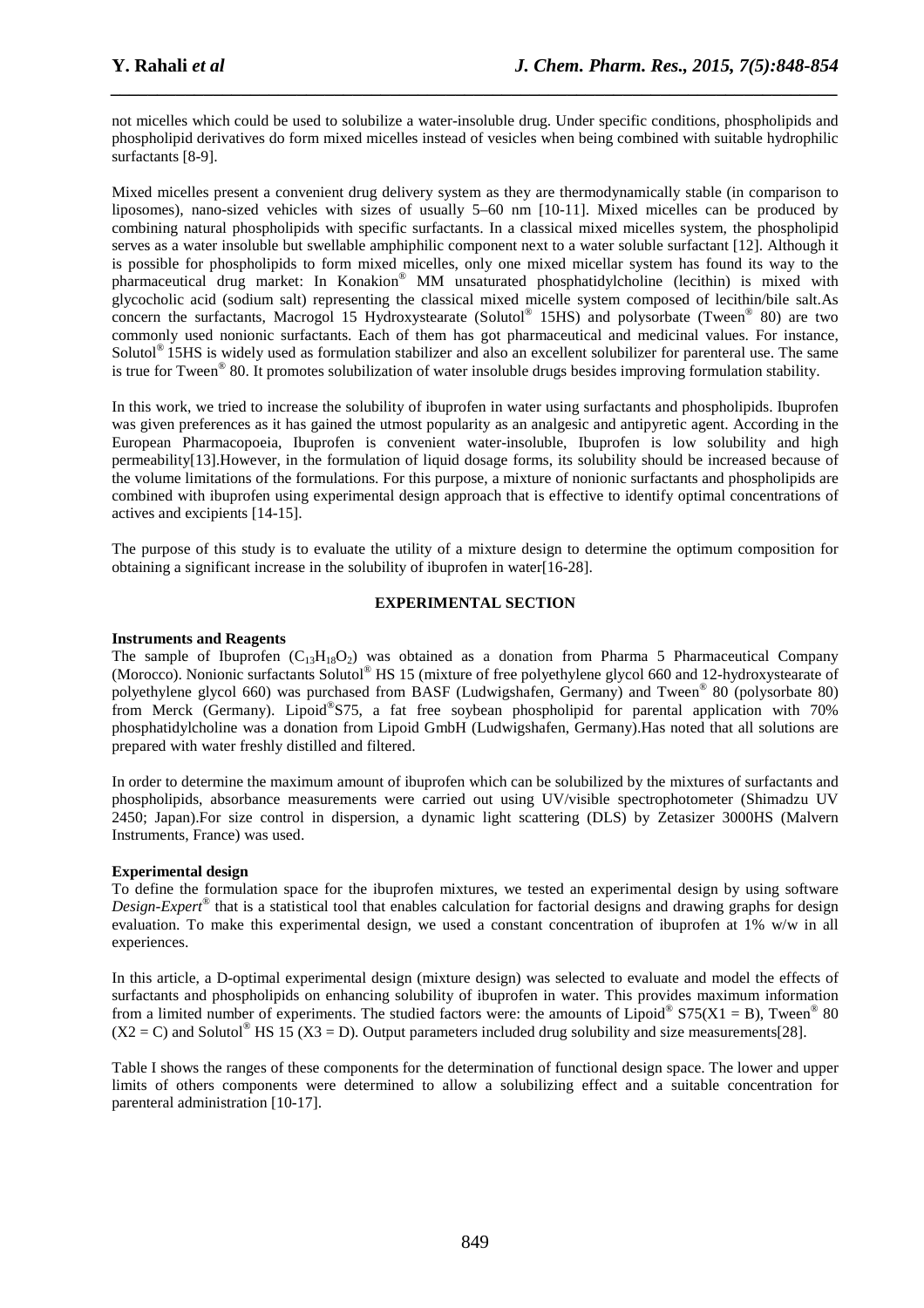*\_\_\_\_\_\_\_\_\_\_\_\_\_\_\_\_\_\_\_\_\_\_\_\_\_\_\_\_\_\_\_\_\_\_\_\_\_\_\_\_\_\_\_\_\_\_\_\_\_\_\_\_\_\_\_\_\_\_\_\_\_\_\_\_\_\_\_\_\_\_\_\_\_\_\_\_\_\_* **Table I. Lower and upper limits of surfactants and phospholipids used to make the experimental design** 

| <b>Components</b>            | Lower limit % | <b>Upper limit %</b> |
|------------------------------|---------------|----------------------|
| X1: Lipoid®S75               |               | 0.5                  |
| $X2$ : Tween <sup>®</sup> 80 |               |                      |
| X3: Solutol® HS 15           |               |                      |

With the software Design Expert® we experimented a matrix of 19 formulations at different ratios of all components, summarized in the table II.

### **Preparation of the samples**

Mixed surfactant-phospholipid system was prepared by a direct dispersion method according to methods previously described in the literature [18-19].

Pure surfactant and pure phospholipid stock solutions were prepared by accurately weighting the appropriate quantity of material and diluting with distilled water to the final volume. The stocks solutions of the water-insoluble phospholipid component and the water soluble surfactants were dispersed together in phosphate buffer 0.067M at pH 7.4in conical vials by weighting the appropriate amounts of surfactants and then adding the desired amounts of phospholipids [20-21]. The respective amounts are defined according to the mixture design already realized.

Starting at a higher temperature of  $60^{\circ}$ C in order to obtain an optimal hydration of the phospholipids above its thermotropic transition temperature, the samples got equilibrated at 25°C for at least 24 h in thermostated water bath (GFL1083, Germany)[22-23]. The final concentration of surfactants (Lipoid®  $S75 + T$ ween® 80 + Solutol® HS 15) in each vial is changing according to our mixture design, from 0 to 4%  $w/w[28]$ .

Drug solubilization study was conducted at normal day temperature following direct dispersion method where the model drug at fixed concentration of 1% w/w, was mixed with the surfactants dispersion previously prepared. The vials were then shaken in a thermostated water bath at 37◦C for at least 24 h. After 24 h storage at room temperature the samples reached equilibrium. Excess amounts of the drug were then separated by 12 min centrifugation at 12.000 rpm in a centrifuge (industria epf12, Argentina)[28].

#### **Solubility determination**

Of the clear supernatant solution in all conical vials, a definite quantity was properly removed and diluted with methanol. Absorbance was determined at 249 nm. The amount of drug solubilized was then obtained from the standard curve drawn with absorbance versus concentration.

All data reported are the average of three independent samples. For the calibration curve, five different concentrations in a range from  $1.10^{-3}$  % w/w to  $4.10^{-3}$  % w/w were prepared by dilution from a stock solution of the drug in methanol. The concentration absorption relationship obeyed the Beers–Lambert law  $(Y = 9.206X + 0.005$ with Y = absorbance, X = concentration; and  $R^2 = 0.992$ ).

#### **Size determination**

Dynamic Light Scattering was used to measure a size in a range between 0.3nm and 10µm[24-25]. It is employed for the point having the maximum of solubility. Measurement was carried out at 25◦C after 5min of equilibration. To avoid any loss, like larger vesicles, the produced sample was analyzed without a dilution and filtration step.

#### **RESULTS AND DISCUSSION**

### **Solubility of ibuprofen**

All the mixture experiments were conducted in random order and the calculations performed by the Design Expert<sup>®</sup> software. The solubility results of the 19 mixtures of ibuprofen in various ratios of surfactants and phospholipids are shown in Table II.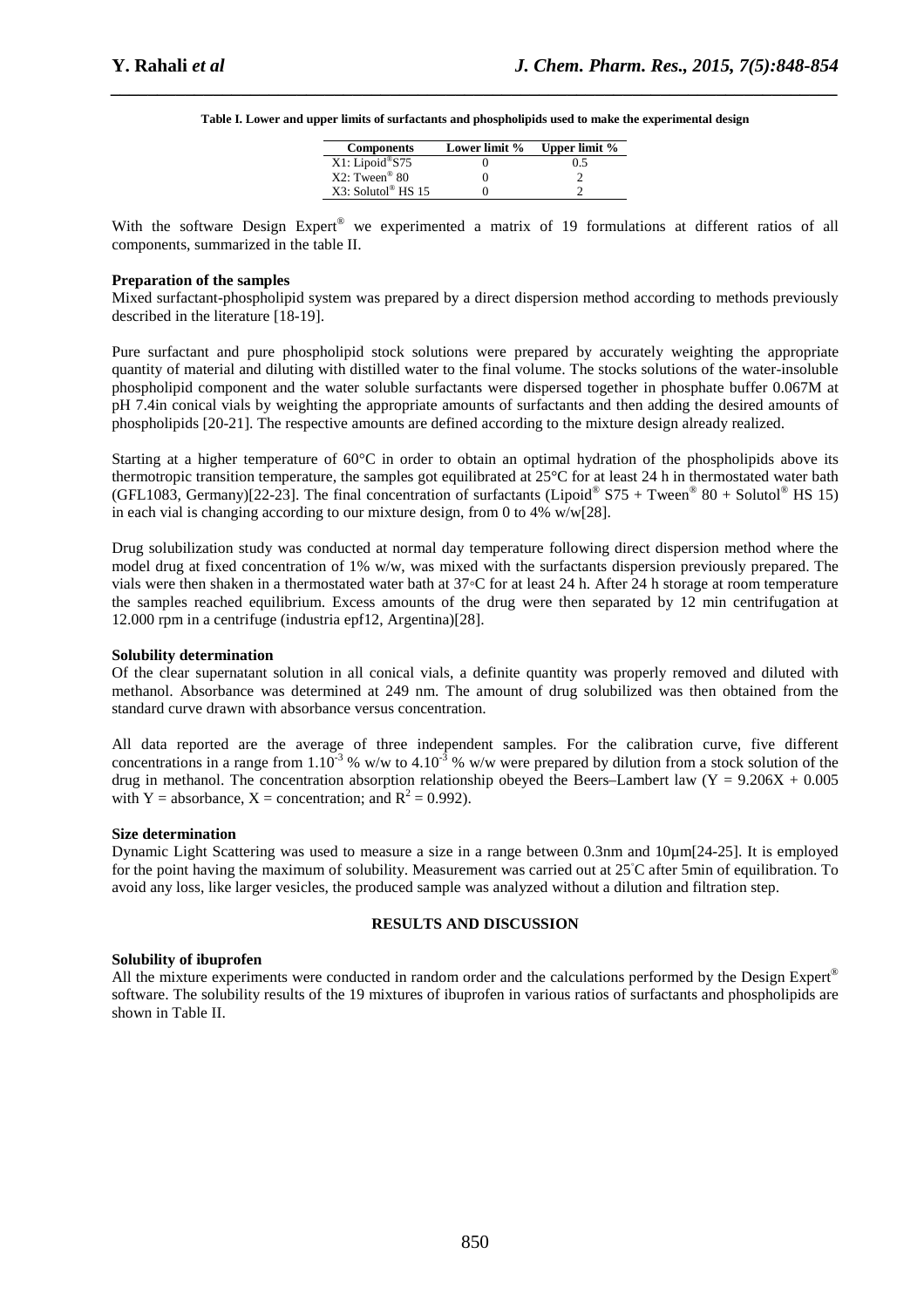| Run | <b>Ibuprofen</b> %<br>w/w |      |      | X1: Lipoid® S75 % w/w X2:Tween® 80 % w/w X3: Solutol® HS15 % w/w X4: Water % w/w |       | Solubility % w/w |
|-----|---------------------------|------|------|----------------------------------------------------------------------------------|-------|------------------|
|     | 1,00                      | 0.50 | 2.00 | 2.00                                                                             | 94.50 | 0,196            |
| 2   | 1,00                      | 0.00 | 0.00 | 2.00                                                                             | 97.00 | 0,348            |
| 3   | 1,00                      | 0.38 | 1.50 | 1.50                                                                             | 95.63 | 0,022            |
| 4   | 1,00                      | 0.25 | 2.00 | 0.00                                                                             | 96.75 | 0,130            |
| 5   | 1,00                      | 0.00 | 0.00 | 2.00                                                                             | 97.00 | 0,348            |
| 6   | 1,00                      | 0.50 | 0.00 | 2.00                                                                             | 96.50 | 0,304            |
|     | 1,00                      | 0.00 | 0.00 | 0.00                                                                             | 99.00 | 0,109            |
| 8   | 1,00                      | 0.25 | 0.00 | 1.00                                                                             | 97.75 | 0,304            |
| 9   | 1,00                      | 0.25 | 1.00 | 1.00                                                                             | 96.75 | 0,348            |
| 10  | 1,00                      | 0.13 | 0.50 | 0.50                                                                             | 97.88 | 0,282            |
| 11  | 1,00                      | 0.00 | 2.00 | 2.00                                                                             | 95.00 | 0,804            |
| 12  | 1,00                      | 0.38 | 1.50 | 0.50                                                                             | 96.63 | 0,282            |
| 13  | 1,00                      | 0.50 | 0.00 | 2.00                                                                             | 96.50 | 0,412            |
| 14  | 1,00                      | 0.00 | 2.00 | 1.00                                                                             | 96.00 | 0,369            |
| 15  | 1,00                      | 0.25 | 1.00 | 2.00                                                                             | 95.75 | 0,261            |
| 16  | 1,00                      | 0.50 | 1.00 | 0.00                                                                             | 97.50 | 0,239            |
| 17  | 1,00                      | 0.00 | 1.00 | 1.00                                                                             | 97.00 | 0,282            |
| 18  | 1,00                      | 0.13 | 1.00 | 1.50                                                                             | 96.38 | 0,500            |
| 19  | 1,00                      | 0.50 | 1.00 | 0.00                                                                             | 97.50 | 0,369            |

**Table II. Mixture design of experiments and solubility results of the 19 mixtures of ibuprofen** 

*\_\_\_\_\_\_\_\_\_\_\_\_\_\_\_\_\_\_\_\_\_\_\_\_\_\_\_\_\_\_\_\_\_\_\_\_\_\_\_\_\_\_\_\_\_\_\_\_\_\_\_\_\_\_\_\_\_\_\_\_\_\_\_\_\_\_\_\_\_\_\_\_\_\_\_\_\_\_*

These experiments show an improvement of solubility, up until to 80%, compared to the solubility of ibuprofen in water, without additives, examined by the run7.

#### **Experimental design and mathematical modeling**

Experiments were carried out to determine the mathematical relationship between the factors influencing the performance and the characteristics of the formulation. A third order polynomial regression model represented by aspecial cubic model equation was as follows:

 $Y= a_1.X1 + a_2.X2 + a_3.X3 + a_4.X4 + a_1a_2.X1.X2 + a_1a_3.X1.X3 + a_1a_4.X1.X4 + a_2a_3.X2.X3 + a_2a_4.X2.X4 +$  $a_3a_4. X3.X4 + a_1a_2a_3.X1.X2.X3 + a_1a_2a_4.X1.X2.X4 + a_1a_3a_4.X1.X3.X4 + a_2a_3a_4.X2.X3.X4$ 

Where Y is the solubility prediction of ibuprofen,  $a_1$ ,  $a_2$ ,  $a_3$  and  $a_4$  are the estimated coefficients from the observed experimental values of solubility for X1(Lipoid® S75), X2 (Tween® 80), X3 (Solutol® H15S) and X4 (Water). The response of solubility of ibuprofen expressed by a special cubic equation was as follows:

Solubility = -2177.X1+ 150.X2-323.X3 + 0,001.X4 - 479.X1.X2 + 1136.X1.X3 + 22.X1.X4 + 12.X2.X3 – 1,6.X2.X4+3,3.X3.X4-13,1.X1.X2.X3+5,3.X1.X2.X4-11,5.X1.X3.X4-0,09.X2.X3.X4

With solubility measurements, mixtures were designed by Design Expert® to explore the feasibility zone presenting the maximum solubility for ibuprofen.



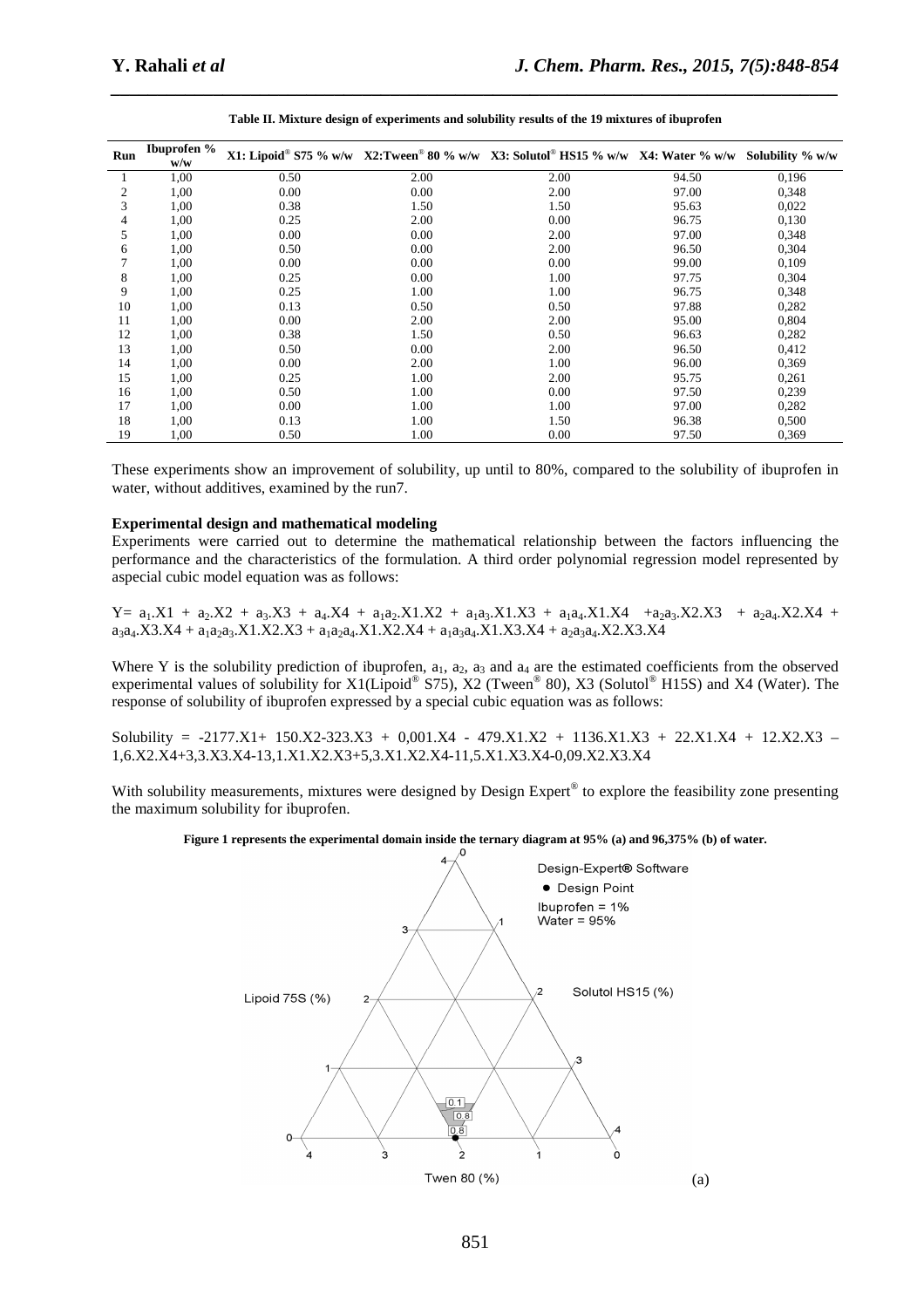

**Figure 1: Contours plots of estimated solubility of ibuprofen (% w/w) with a and b respectively at 95% and 96,375% of water** 

#### **Statistical analysis**

The statistical analysis of variance (ANOVA), the R-Squared and precision was made by Design Expert®. The significance of the model was estimated by applying ANOVA at the 5% significance level. A model was considered significant if the p-value was <0,05. The Model F-value of 5.00 implies the model is significant. At most, there is only a 4.32% chance that this large could occur due to noise. Precision measures the signal to noise ratio should be greater than 4. Our ratio of 10 indicates an adequate signal. Therefore this model can be used to navigate the design space.



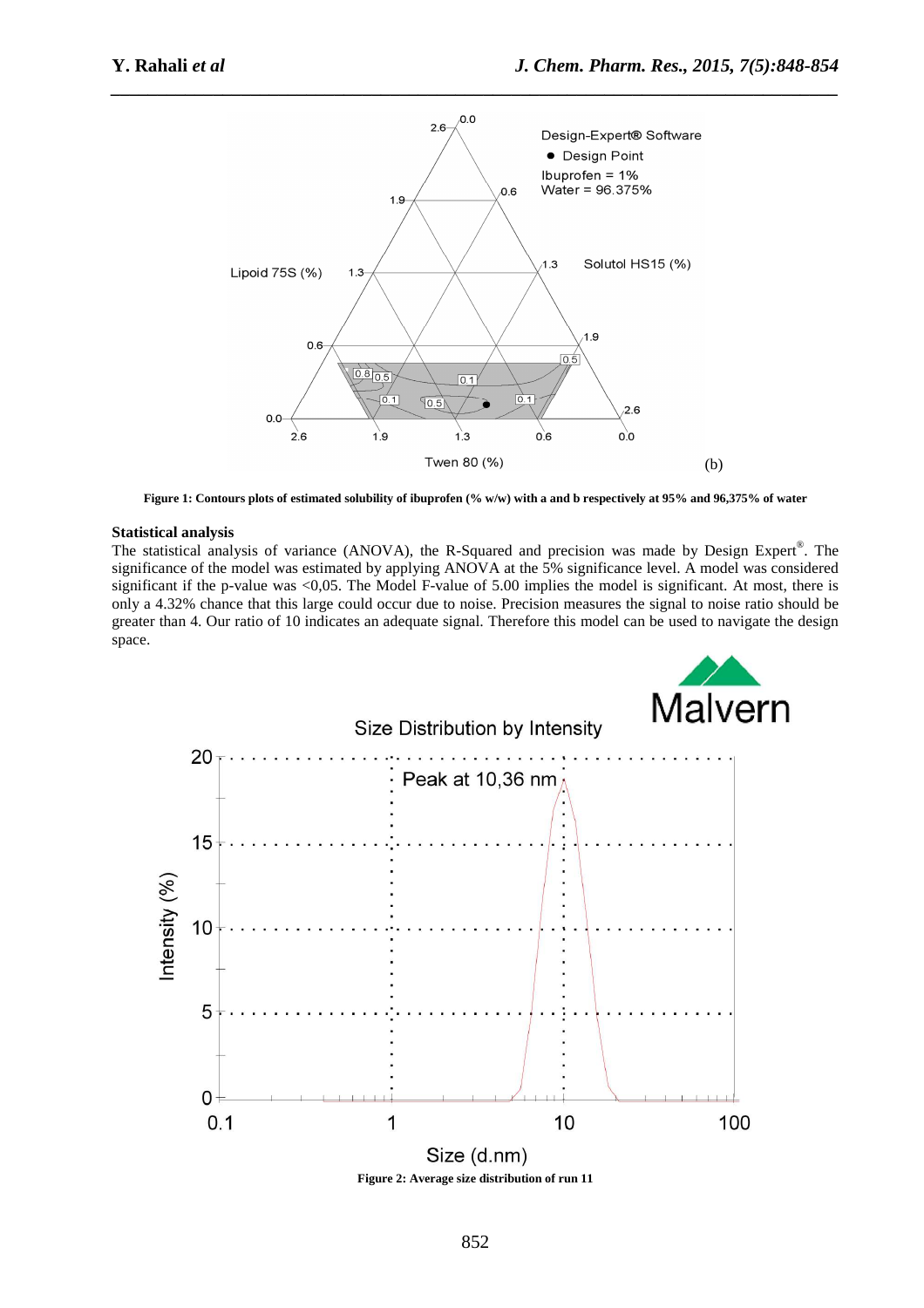### **Model and results analysis**

With this model, the use of high phospholipid concentration tends to significantly decrease the solubility considering the equivalence of the coefficients  $a_1(Lipoid^{\circledast} S75)$ ,  $a_2$  (Tween<sup>®</sup> 80) and  $a_3$  (Solutol<sup>®</sup> H15S). The run which solubilizes the maximum of ibuprofen contains no phospholipids. These results can be caused by a probable precipitation of phospholipids and an aggregation in the form of double-layered which does not support the solubilization of the ibuprofen [28]. The run 11 shows an improvement of the solubility, near80%compared to run 3of our matrix probably by forming micelles. The measurement of the size, by DLS, of the run 11, shows an average size of 10 nm(figure 2).

*\_\_\_\_\_\_\_\_\_\_\_\_\_\_\_\_\_\_\_\_\_\_\_\_\_\_\_\_\_\_\_\_\_\_\_\_\_\_\_\_\_\_\_\_\_\_\_\_\_\_\_\_\_\_\_\_\_\_\_\_\_\_\_\_\_\_\_\_\_\_\_\_\_\_\_\_\_\_*

Also, it has already been reported that polysorbate 80 forms mixed micelles as well as vesicles when mixed with phosphatidylcholine<sup>[26-27]</sup>. Additionally, surfactants like Solutol<sup>®</sup> HS15 were more able to form mixed micelles with phosphatidylcholine when there hydrophilicity is only located at the polar head region and presents a short chain of fatty acids as there hydrophobic part [10].

In our results, knowing that the run which solubilizes the maximum of ibuprofen contains no phospholipids, this indicates that dissolution is probably made through a conventional micellar dispersion of ibuprofen. The presence of Tween<sup>®</sup> 80 and Solutol<sup>®</sup> HS15 may allow the formation of micelles of ibuprofen.

The prediction by the model of a better solubility did not give additional points. This shows that the proportions of the various components bringing the maximum of solubility are already included in our experiment matrix.

Optimization by mixture design of the solubility of a hydrophobic molecule like Ibuprofen associating a phospholipid and nonionic surfactants seems to improve significantly the solubility and defines the effects and the proportions of each component.

#### **Acknowledgements**

The authors thank the technical research platform of faculty of medicine and pharmacy of Rabat (Plateau Technique Central de Recherche) for supporting this study.

#### **REFERENCES**

- [1] CM Keck;RH Müller. *Eur J Pharm Biopharm.***2006**, 62(1), 3–16.
- [2] Y Lei; Y Lu; T Qi. *Int J Nanomedicine.***2011**, 6, 795–805
- [3] A Jouyban; S Soltanpour; WE Acree. *J. Chem. Eng. Data.*, **2010**, 55(11), 5252-5257.

[4] Müller and Albers, **1992**; Lawrence and Rees, **2000**; Barenholz, **2001**

- [5]C Rupp; H Steckel; BW Müller. *Germ. Int. J. of Pharmaceutics,* **2010**, 387, 120–128.
- [6] S Mall;G Buckton;DA Rawlins. *J. Pharm. Sci.*, **1996**, 85(1), 75-8.
- [7] CO Rangel-Yagui;AJ Pessoa;LC Tavares. *J. Pharm. Pharm. Sci.*, **2005**, 8(2), 147-65.
- [8] A Helenius;K Simons. *BBA Rev Biomembranes.*, **1975**, 415(1), 29-79.
- [9] L Mu;TA Elbayoumi;VP Torchilin. *Int J. Pharm.*, **2005**, 306(1-2), 142-9.
- [10] C Rupp;H Steckel;BW Müller. *Int J. Pharm.*, **2010**, 387(1–2), 120-128.
- [11] Y Rahali;Y El Alaoui;Y Bensouda. *J. Chem. Pharm. Res.*, **2014**, 6(3), 1543-1547.
- [12] W Shankland. *Chem. Phys.Lipids.*, **1970**, 4(2), 109-130.
- [13] Wu and Benet, Pahm Res 22 / 11 23 (**2005**).

[14] R Huisman;HV Van Kamp;JW Weyland;DA Doornbos;GK Bolhuis;CF Lerk. *Pharm Weekbl Sci.*, **1984**, 6(5), 185-94.

[15] Y Rahali;P Saulnier;J-P Benoit;Y Bensouda. *J. Drug Del. Sci. Tech.*, **2013**, 23(3), 255-260.

[16] Y Rahali;P Saulnier;J-P Benoit;Y Bensouda. *J. Drug Del. Sci Tech.*, **2010**, 20(6), 425-429.

[17] R Rowe;P Sheskey;M Quinn. Handbook of Pharmaceutical Excipients, Sixth ed, Pharmaceutical Press UK, **2009**; 917.

- [18] MS Bakshi;J Singh;G Kaur. *J. Photoch Photobio A.*, **2005**, 173(2), 202-210.
- [19] MS Bakshi;K Singh;J Singh. *J. Colloid Interf Sci.*, **2006**, 297(1), 284-291.
- [20] MA Hammad; BW Müller. *Eur J. Pharm Biopharm.*, **1998**, 46(3), 361-367.
- [21] MA Hammad;BW Müller. *Eur J. Pharm Sci.*, **1998**, 7(1), 49-55.
- [22] M Sznitowska;M Klunder;M Placzek. *Chem. Pharm Bull.*, **2008**, 56(1), 70-4.
- [23] D Lichtenberg;RJ Robson;EA Dennis. *BBA Rev Biomembranes.*, **1983**, 737(2), 285-304.
- [24] P Kaushik;S Vaidya;T Ahmad;AK Ganguli. *Colloids. Surf A.*, **2007**, 293(1–3), 162-166.
- [25] Z Wei;J Hao;S Yuan;Y Li;W Juan;X Sha;X Fang. *Int J. Pharm.*, **2009**, 376(1-2), 176-85.
- [26] WH Lim;MJ Lawrence. *Colloids. Surf. A.*, **2004**, 250, 449–457.
- [27] WH Lim;MJ Lawrence. *Phys. Chem. Chem. Phys.*, **2004**, 6, 1380–1387.